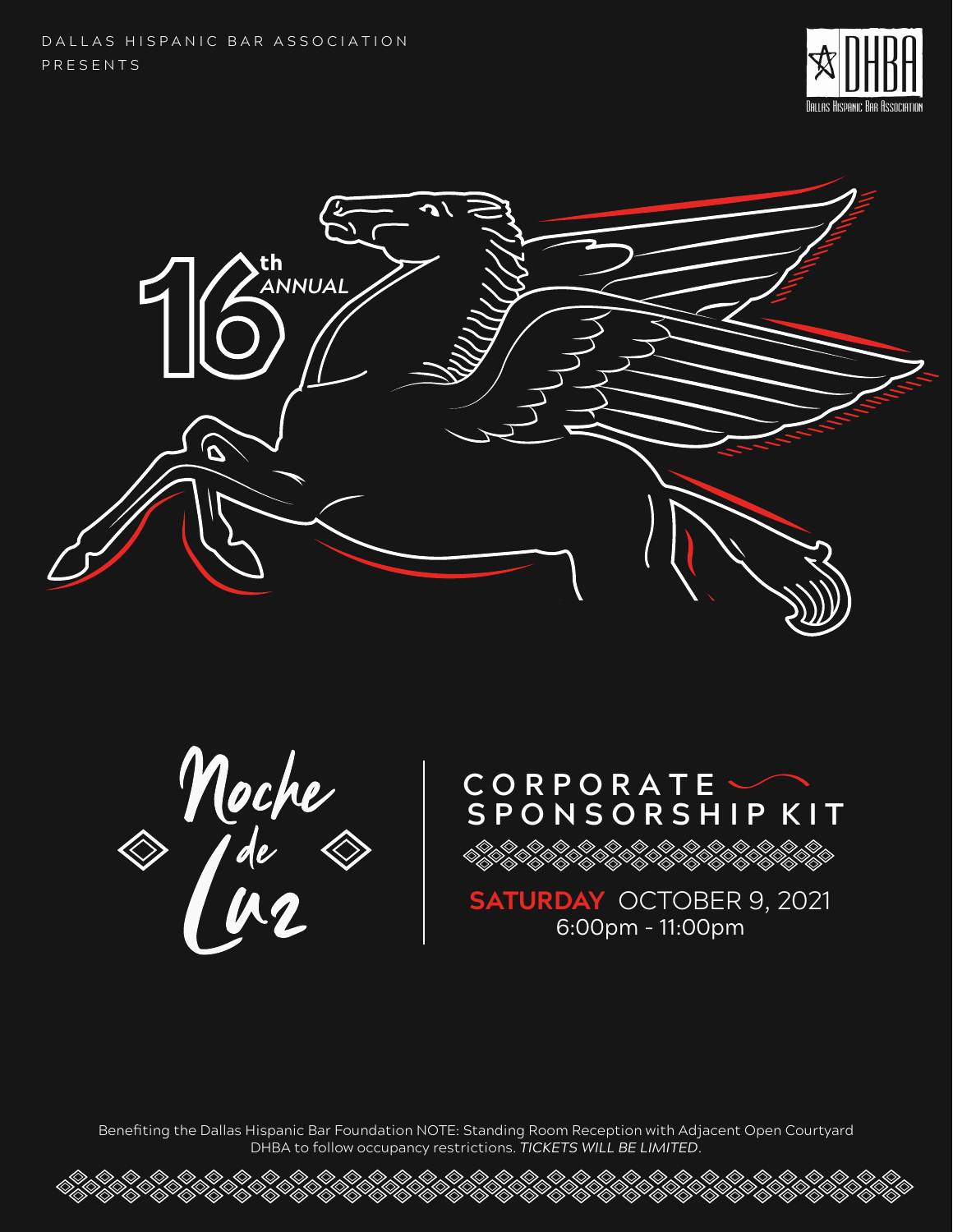Noche de l'az

### **Presenting Sponsor Benefit Package CONE 612,500**

*Presenting Sponsor of the 2021 Hybrid Reception will receive:*

- Prominent Company/Firm Logo on all Marketing and promotional materials as the "Presenting Sponsor"
	- Welcoming remarks by company/firm CEO/Partner at opening of the Hybrid Gala
		- **D**ption for in-person, pre-recorded, or via virtual platform
- Inclusion of prepared Video Statement or Commercial (provided by sponsor)
- Company/Firm logo on all Hybrid Gala marketing materials
- Ten (10), DHBA approved, Facebook Posts, highlighting sponsor participation
	- All Posts to be published by December 15, 2021
- Inclusion of premium company promotional merchandise in table placements of the evenings in-person affair
- Presentation of commemorative token of appreciation as Presenting Sponsor
	- **Virtual, or in person**
- Prominent Company/Firm Logo inclusion in DHBA Newsletter
- Welcome letter from company CEO, with logo, on a pre-event email blast and inclusion in event virtual presentation.
- Opportunity for company representative to serve as the Gala's Honorary Chairman
- Three (3) Center reserved high cocktails tables for fifteen (15) Guests
- Twenty (20) Virtual Reception Links
- Company link on DHBA website



### **Platinum Sponsor THREE \$7,500**

*The \$7,500 Platinum Sponsor of the 2021 Hybrid Reception will receive:*

- Company/Firm Logo on all Marketing and promotional materials as the "Platinum Sponsor"
- Sponsor acknowledgment (with logo on screen) during Opening remarks by DHBA President.
- Company/Firm logo on all Gala marketing materials
- Six (6), DHBA approved, Facebook Posts, highlighting sponsor participation
	- All Posts to be published by December 15, 2021
- Inclusion of company promotional merchandise in evening's affair (to be provided by sponsor).
- Company/Firm Logo inclusion in DHBA Newsletter
- Two (2) Center reserved high cocktails tables for ten (10) Guests
- Fourteen (14) Virtual Reception Links
- Company link on DHBA website

*MORE* **1.**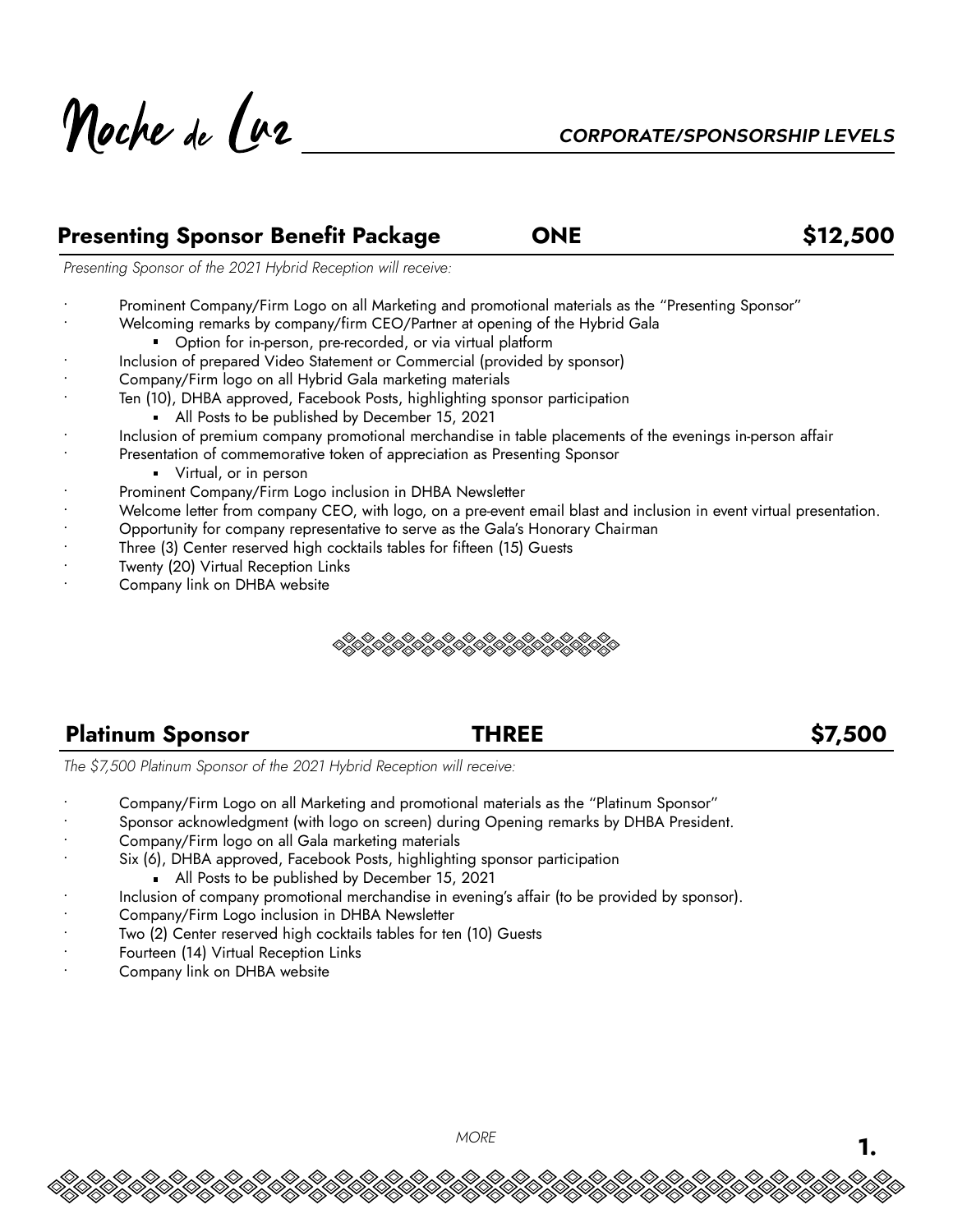### • Company/Firm Logo on all Marketing and promotional materials as the "Gold Sponsor" • Sponsor acknowledgment (with logo on screen) during Opening remarks by DHBA President

• Company/Firm logo on all Gala marketing materials

*The \$4,500 Gold Sponsor of the 2021 Hybrid Reception will receive:*

- Four (4), DHBA approved, Facebook Posts, highlighting sponsor participation
	- All Posts to be published by December 15, 2021
- Inclusion of company promotional merchandise in evening's affair (to be provided by sponsor)
- Company/Firm Logo inclusion in DHBA Newsletter
- Two (2) reserved high cocktails tables for eight (8) Guests
- Ten (10) Virtual Reception Links
- Company link on DHBA website



### **Silver Sponsor OPEN \$2,500**

*The \$2,500 Silver Sponsor of the 2021 Hybrid Reception will receive:*

- Company/Firm name on all Marketing and promotional materials as the "Silver Sponsor"
- Sponsor acknowledgment during Opening remarks by DHBA President
- Company/Firm Name on all Gala marketing materials
- Two (2), DHBA approved, Facebook Posts, highlighting sponsor participation
	- All Posts to be published by December 15, 2021
- Company/Firm Name inclusion in DHBA Newsletter
- One (1) reserved high cocktails table for four (4) Guests
- Six (6) Virtual Reception Links
- Company/Firm Name on DHBA website

### **Medium Firm Sponsor (6-15 Attorneys) \$1,000**

*The \$1,000 Sponsor of the 2021 Hybrid Reception will receive:*

- Company/Firm name on all Marketing and promotional materials as "Medium Firm Sponsor"
- Two (2) tickets for main affair, with Reception link for two (2) virtual guests

## **Small Firm Sponsor (5 or fewer Attorneys) \$500**

*The \$500 Sponsor of the 2021 Hybrid Reception will receive:*

- Company/Firm name on all Marketing and promotional materials as "Small Firm Sponsor"
- Two (2) tickets for main affair, with Reception link for two (2) virtual guests

## **Public Official \$250**

- Name and title on all Marketing and event materials
- Personal introduction by DHBA President during Opening Remarks
- Two (2) tickets for main affair, or Reception link as a virtual guest

# *MORE* **2.**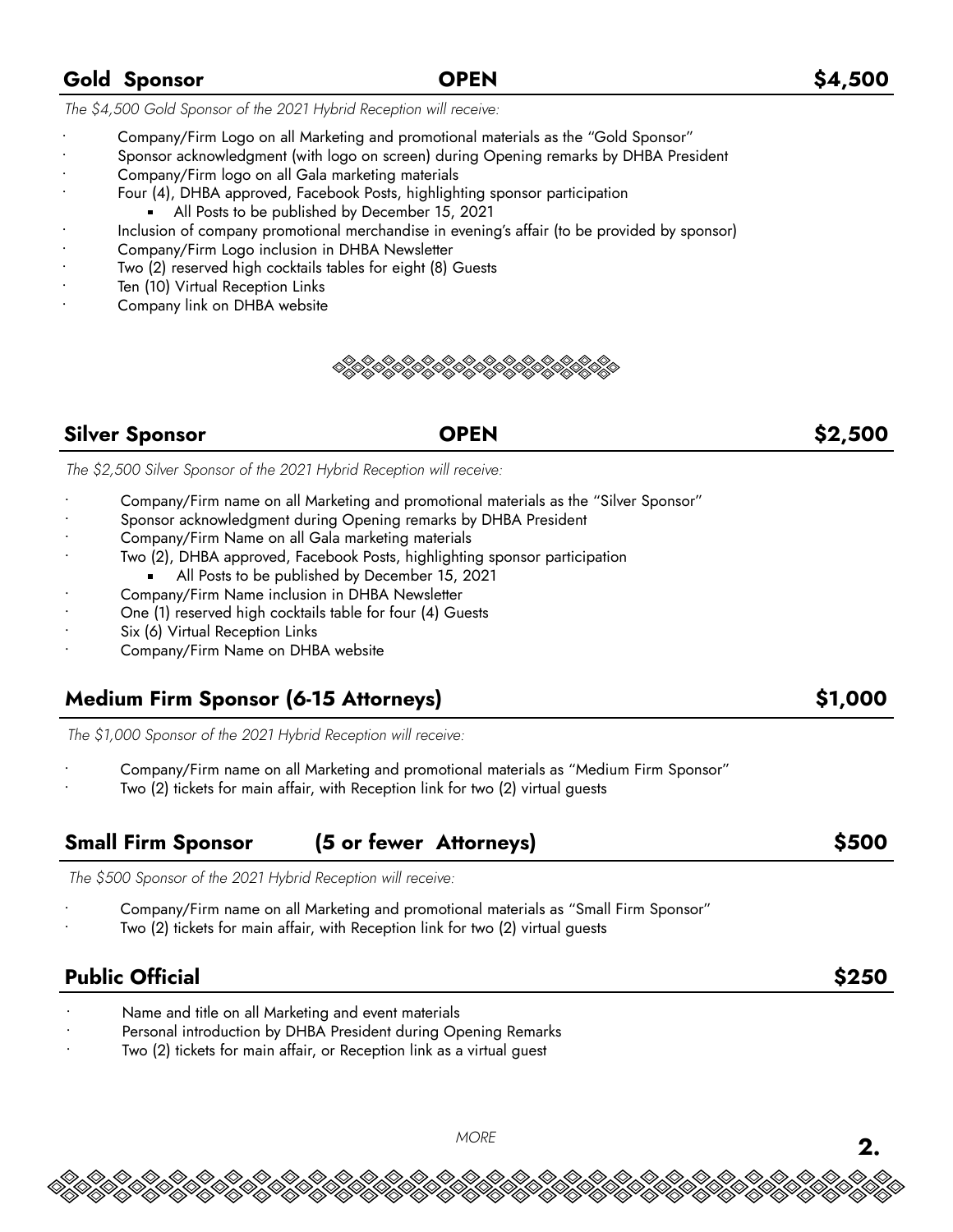### **Sponsorship Information:**

- Confirmed sponsorships at levels above \$4,500+ must submit an EPS formatted logo to Gala Event Planner, Mauricio Navarro (see below contact information).
	- o DHBA will adhere to all creative rights and marketing guidelines to ensure the
	- company/firm logo is utilized to the best graphic and professional standards.
- Confirmed sponsorships at levels above \$2,500+ will also appoint a direct point of contact
- for all event related matters with DHBA Event Planner, Mauricio Navarro (see below).
- No tickets will be mailed to respective sponsors/donors.
- All in person event related logistics will be communicated to the direct point of contact.
- All virtual tickets and links, will also be directed to the appointed point of contact.
- Sponsors/Donors will receive instructions via email by Event Planner., Mauricio Navarro, upon confirmation of sponsorship.
- Public Official Sponsorship benefits are only available to currently appointed or elected officials.

To be included in our event materials, we must receive your Sponsor Confirmation Form no later than October 1, 2021.

Note: The Dallas Hispanic Bar Foundation is charitable organization under section 501(c)(3) of the Internal Revenue Code ("Code"), and any contributions to the Foundation is tax-deductible as a charitable deduction for income tax purposes. You should also consult with your tax advisor to determine whether any portion of the sponsorship is tax-deductible on any other basis.

For more information please contact:



Mauricio Navarro President/CEO The Navarro Group C: 214.600.1533 E: gala@dallashispanicbar.com **Gala Event Planner:**